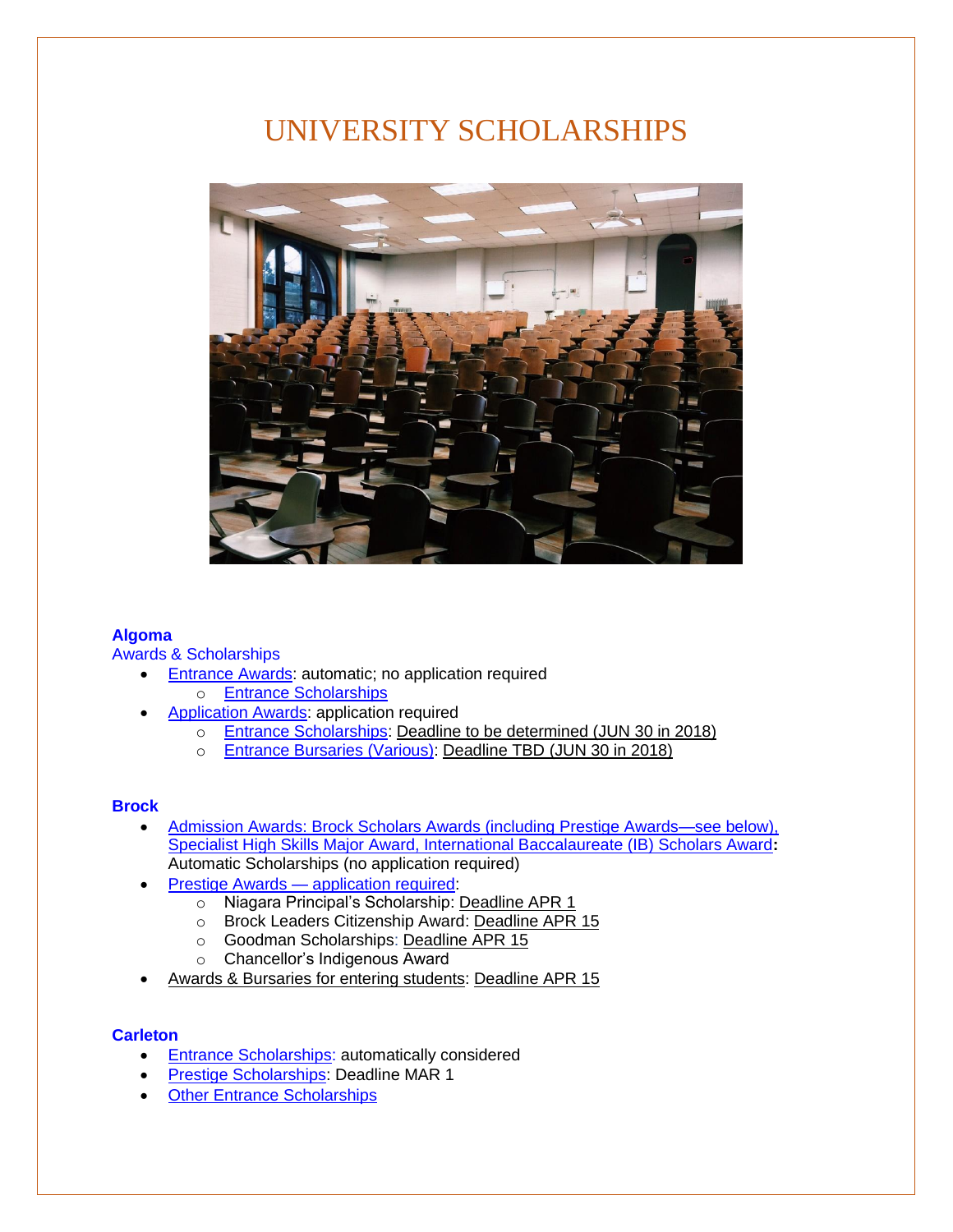- o Carleton Capital Scholarship: Deadline MAR 1
- o David Muir Entrance Scholarship in Mechanical and Aerospace Engineering: Deadline APR 2
- $\circ$  International Certificate Program (ICP) Award of Excellence for Bachelor of Global & International Studies (BGInS): Deadline APR 2
- o Buss Family Scholarship for Children of Carleton University Alumni: Deadline APR 2
- [Entrance Bursaries](https://carleton.ca/awards/bursaries/entrance-bursaries/)
	- o Carleton University Entrance Bursary: Deadline JUN 30
	- o Leadership Entrance Bursary Awards (Various): Deadline TBD (APR 2 in 2018)

# **[Guelph](https://www.uoguelph.ca/)**

[Student Financial Services](https://www.uoguelph.ca/registrar/studentfinance/)

- **Entrance (Guaranteed) [Scholarships:](https://www.uoguelph.ca/registrar/studentfinance/scholarships/grid) automatic awards**
- [Board Of Governors' Scholarships:](https://www.uoguelph.ca/registrar/studentfinance/apps/awards?id=E0317) automatically considered
- Major Entrance Awards: \$42,000 plus one \$9,000 stipend for summer research: [Lincoln Alexander Chancellor's Scholarships,](https://www.uoguelph.ca/registrar/studentfinance/apps/awards?id=E0689) the [President's Scholarships,](https://www.uoguelph.ca/registrar/studentfinance/apps/awards?id=E0238) and the [Chancellors' Scholarships](https://www.uoguelph.ca/registrar/studentfinance/apps/awards?id=E0688) Deadline JAN 25
- [Angelo and Frank Agro Undergraduate Scholarship](https://www.uoguelph.ca/registrar/studentfinance/apps/awards?id=E0520) Deadline APR 15
- [Devine Family Scholarships](https://www.uoguelph.ca/registrar/studentfinance/apps/awards?id=E4542) Deadline APR 15
- [Entrance Bursaries including Need-Based Scholarships;](https://www.uoguelph.ca/registrar/studentfinance/scholarships/entrance_ug) [Entrance Financial Need](https://www.uoguelph.ca/registrar/studentfinance/bursaries/entrance_ug)  [Assessment Form](https://www.uoguelph.ca/registrar/studentfinance/bursaries/entrance_ug) required Deadline APR 15
- Other [external](https://www.uoguelph.ca/registrar/studentfinance/apps/awards?class=Entrance&issued=Fall&category=Scholarship) scholarships / bursaries: Deadline APR 15 unless otherwise stated

# **[Guelph—Humber](https://www.guelphhumber.ca/futurestudents)**

- [Renewable Entrance Scholarship:](https://www.guelphhumber.ca/sfs/renewable-entrance-scholarship) automatically considered
- [International Student Entrance Scholarship:](https://www.guelphhumber.ca/sfs/international-entrance-scholarship) automatically considered
- [Founders' Academic Merit Scholarship:](https://www.guelphhumber.ca/sfs/founders-academic-merit) Deadline FEB 28
- [Registrar's Need-Based Entrance Bursary:](https://www.guelphhumber.ca/sfs/need-based-bursary) Deadline APR 15
- Specialist High Skills [Major Entrance Award:](https://www.guelphhumber.ca/sfs/shsm-entrance-award) Indicate on your OUAC application that you will complete, or have completed, a SHSM; automatically considered
- [Thom Hermann Psychology Scholarship](https://www.guelphhumber.ca/sfs/thom-hermann-psych-scholarship)

**[Hearst](http://www.uhearst.ca/english)** [affiliée à l'Université Laurentienne](http://www.electronicinfo.ca/universities/laurentienne-hearst)

• Bourses et aide financière [/ Scholarships](http://www.uhearst.ca/bourses)

# **[Lakehead](https://www.lakeheadu.ca/future-students)**

[Undergraduate Entrance Scholarships & Awards](https://www.lakeheadu.ca/studentcentral/financing-budgeting/entrance-scholarships-for-future-new-students)

- Entrance Scholarships: automatically awarded
- Northwestern Ontario & Simcoe County Citizenship Scholarship: Deadline MAR 31, 4:30 p.m.
- Entrance / Travel Bursary: Deadline APR 15 & JUN 30
- Presidential Scholarship: Deadline APR 25
- Specialist High Skills Major (SHSM) Award: Deadline APR 15, 4:30 p.m.
- Alumni Association Entrance Award: Deadline APR 30

# [Undergraduate Entrance Bursaries](https://www.lakeheadu.ca/studentcentral/financing-budgeting/entrance-scholarships-for-future-new-students)

• Campus Tour Bursary: The application must be submitted within three weeks of your campus visit and you must have visited campus by JUL 14, 2019.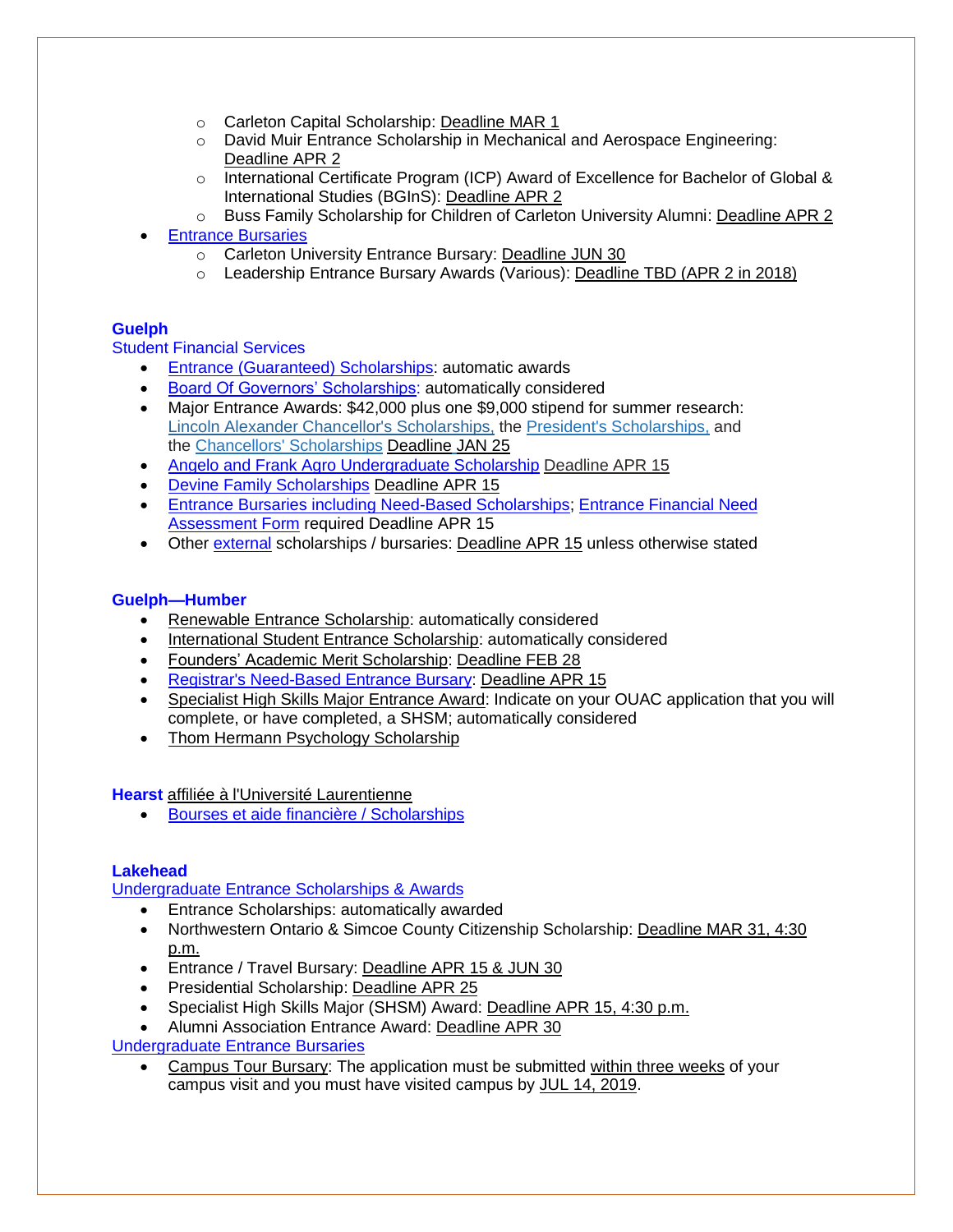• Entrance / Travel Bursary: Deadline JUN 30, 2019; initial round of entrance bursary offers to be extended on APR 15 with the final round occurring on JUN 30.

# **[Laurentian](https://laurentian.ca/admissions/undergraduate/ontario-high-school)**

- [Academic Excellence Scholarships:](https://laurentian.ca/fees-financing/scholarships-bursaries) automatically considered
- [List of Awards for Future Students:](https://laurentian.ca/fees-financing/scholarships-bursaries) some require applications; take special note:
	- o Jim Fielding Memorial Bursary: Deadline TBD (MAY 1 in 2018)
	- o William Watkins and Patricia Eden Watkins Annual Award Deadlines TBD
- [Full list of scholarships and bursaries](https://docs.google.com/document/d/1K2nLFWQny7xxREIiJv188o7XQbaj-bGPUQoIdRebe-w/edit) for Current and Prospective Students

# **[McMaster](https://future.mcmaster.ca/)**

[Scholarships for Students Entering Level 1](https://sfas.mcmaster.ca/scholarships/entrance-scholarships/#Indigenous_Awards)

- [McMaster's President's / Honours Awards:](https://future.mcmaster.ca/money-matters/funding/scholarships/) automatically considered
- [Faculty Entrance Awards:](https://sfas.mcmaster.ca/scholarships/entrance-scholarships/#Mac_Honour_Awards) offered to students entering specific faculties/departments
- [Indigenous Entrance Awards:](https://future.mcmaster.ca/money-matters/funding/scholarships/) Deadline TBD. \*Take special note of the HATCH Scholarship for Indigenous Students
- Various undergraduate entry [scholarships:](https://www.eng.mcmaster.ca/future-students/undergraduate-entrance-scholarships) Deadline FEB 15; take special note of the McMaster Partner Scholarship: Hatch Scholarship (\$32,000) for students entering one of the following programs: Bachelor of Technology, Computer Science, Engineering
- [McMaster Faculty of Engineering Entrance Awards:](https://www.eng.mcmaster.ca/forms/entrance-scholarships-application-form-1) Deadline FEB 19
- More information on scholarships at McMaster [here](https://academiccalendars.romcmaster.ca/content.php?catoid=32&navoid=7840&_ga=2.29946495.1193237530.1547571948-946455055.1545407734#app-open-to-the-faculty-of-humanities)**.**

# **[Nipissing](https://ibelongatnipissingu.ca/)**

**[Scholarships](https://ibelongatnipissingu.ca/scholarships/)** 

- Guaranteed Entrance Scholarships: President's Scholarships and Carl Sanders Annual Scholarships; no application required
- Chancellor's Award: Deadline MAY 1
- Entrance Bursaries and Awards*:* Deadline MAY 1
- Schulich Scholarships: Deadline MAY 1 (for students with a focus on education -- Concurrent Bachelor of Education or Bachelor of Physical Health and Education)

# **[OCAD](https://www.ocadu.ca/admissions)**

[Entrance Scholarships and Awards](https://www.ocadu.ca/services/financial-matters/scholarships-and-awards/entrance-scholarships.htm)

• BMO Financial Group Award Deadline TBD

# **[Ottawa](https://www.uottawa.ca/undergraduate-admissions/)**

Admission [Scholarships](https://www.uottawa.ca/financial-aid-awards/scholarships-and-bursaries)

- Admission Scholarships: no application required
- French Studies Bursary: no application required
- Education Bursary: submit application online; Deadline MAR 31
- Professional Training Scholarship: no application required
- Admission Contests for Francophone and French-immersion students: A full list of available contests is available through the [Online Scholarships and Bursaries](https://scholarships.uottawa.ca/) tool.

[Prestigious Admission Scholarships](https://www.uottawa.ca/financial-aid-awards/scholarships-and-bursaries)

- President's Scholarship: application required; Deadline MAR 1
- Chancellor's Scholarship: application required; Deadline MAR 1
- Indigenous Leader Scholarship: application required; Deadline MAR 1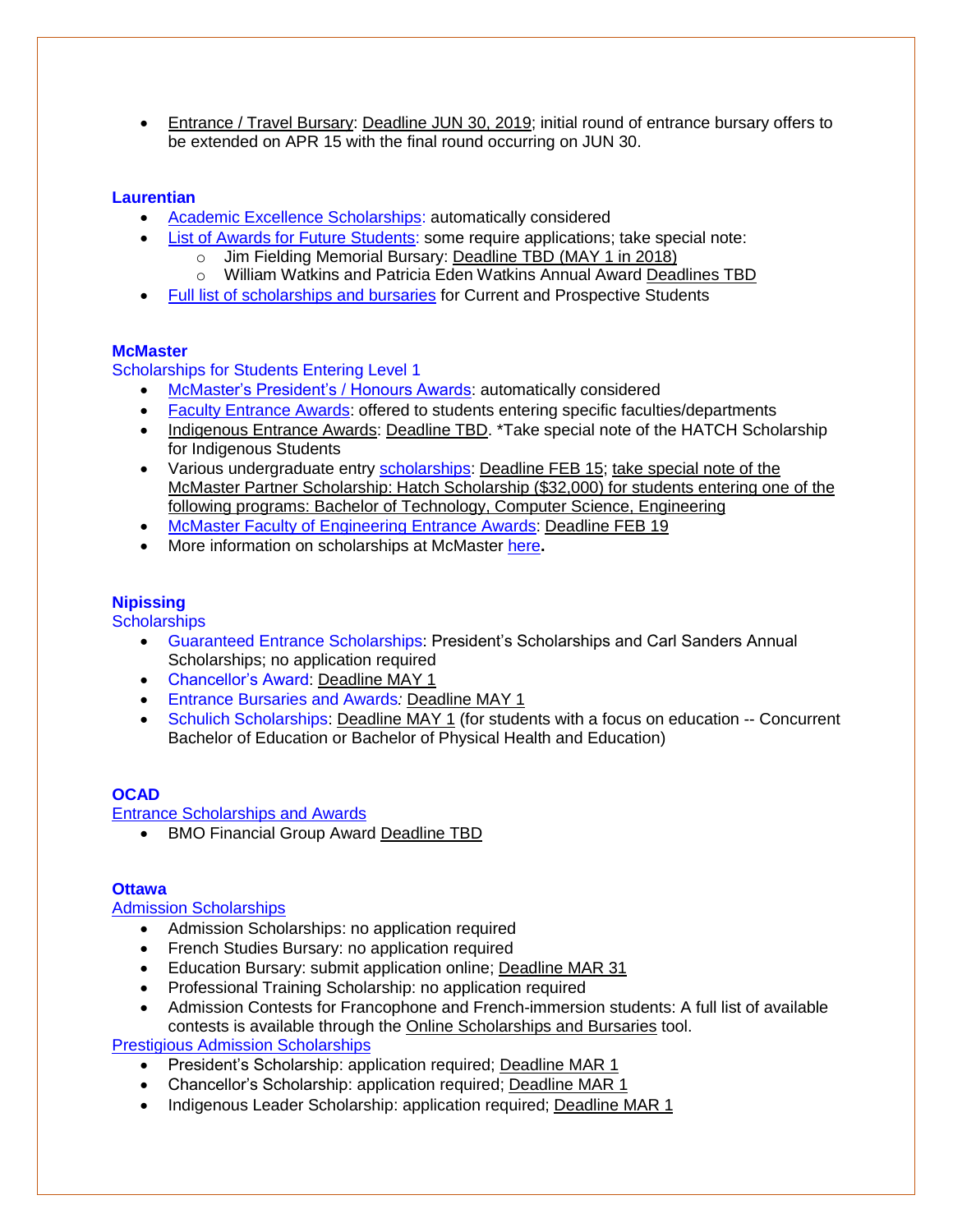[Faculty Admission Scholarships:](https://www.uottawa.ca/financial-aid-awards/scholarships-and-bursaries) some require an application; Deadlines: Various (MAR 1; MAR 31) [Father Roger Guindon Student Assistance Fund](https://scholarships.uottawa.ca/p/a/?q=father&status=&type=&sort=expiring-soon) Deadline MAR 1 [Bank of Montreal Entrance Scholarship](https://scholarships.uottawa.ca/p/a/?q=montreal&status=&type=&sort=alpha) Deadline MAR 31

# **Ottawa -- [Saint Paul](https://ustpaul.ca/index.php?lang=en)**

• [Renewable Admissions Scholarships:](https://ustpaul.ca/en/financial-aid-and-bursaries--admission-scholarships_433_152.htm) no application required

#### **Queens [University](https://www.queensu.ca/admission/)**

- [Automatic Admission Awards:](https://www.queensu.ca/studentawards/award-list/automatic-awards/admission-awards) no application required
- [Major Admission Awards:](https://www.queensu.ca/studentawards/admission-awards/major-admission-awards) MAA Application Deadline DEC 1
- [Admission Scholarships and Awards Requiring an Application:](https://www.queensu.ca/studentawards/award-list/awards-requiring-application/admission-awards) See Direct Entry [Undergraduate Programs](https://www.queensu.ca/studentawards/award-list/awards-requiring-application/admission-awards#directentry)
- [Named Undergraduate Admission Bursaries:](https://www.queensu.ca/studentawards/award-list/named-bursaries/undergraduate-admission-bursaries) Various categories: All students who wish to be considered for Admission Bursary assistance, including the Pathways to Education Award, must submit an [Admission Bursary](https://www.queensu.ca/studentawards/admission-awards/admission-bursary) application. Deadline FEB 15
- [Other Admission Awards:](https://www.queensu.ca/studentawards/admission-awards/other-admission-awards) Deadline: FEB 15
- [Athletic Financial Awards](https://www.queensu.ca/studentawards/financial-aid/specific-student-groups/athletic-financial-awards)

# **[Royal Military College of Canada](https://www.rmc-cmr.ca/en)**

#### **[Admissions](https://www.rmc-cmr.ca/en/registrars-office/welcome-admissions)**

Under the ROTP, the Department of National Defence pays for tuition, uniforms, books, instruments, etc. Officer Cadets are paid a monthly salary, undergo military training, and if required, second language training during summer months; full medical and dental care at no cost. Annual vacation with full pay. Upon successful completion of the ROTP, Officer Cadets are awarded a university degree, receive their commission, and become officers in the Canadian Armed Forces. Normally, graduates are obliged to serve for a minimum of five years in the Canadian Armed Forces; most pilots are required to serve seven years after graduation. Deadline: JAN 31. Depending on availability and screening requirements, applications submitted after this date may still be considered**.**

#### **[Ryerson](https://www.ryerson.ca/)**

# [Scholarships and Awards](https://www.ryerson.ca/admissions/scholarships-awards/)

- Guaranteed and Renewable Scholarships: no application required
- Entrance Scholarships Across All Programs: various deadlines
- Privately Sponsored Entrance Scholarships: various deadlines
- Prestigious Entrance Awards: See [Scholarship Terms and Conditions](https://www.ryerson.ca/content/dam/admissions/undergraduate/scholarships/Terms_and_Conditions_F2019.pdf)
	- o President's Entrance Scholarships: Deadline MAR 1
	- o Terence Grier Entrance Scholarship Deadline MAR 1

# **[Toronto](http://www.future.utoronto.ca/)**

- [National \(& Arbor\) Scholarship Program:](http://www.future.utoronto.ca/content/national-scholarship-program) Deadline NOV 1
- Complete the Awards Profile by FEB 1 to be eligible for various awards including:
	- o [C. David Naylor University Scholarships](http://www.future.utoronto.ca/content/c-david-naylor-university-scholarships)
		- o [Delta Tau Delta Award](http://www.future.utoronto.ca/content/delta-tau-delta-award)
		- o [Fairfax Financial Award](http://www.future.utoronto.ca/content/fairfax-financial-award)
		- o [Heather Leckie Bryant Scholarship](http://www.future.utoronto.ca/content/heather-leckie-bryant-scholarship)
		- [Humanities Excellence Admission Scholarship](http://www.future.utoronto.ca/content/humanities-excellence-admission-scholarship)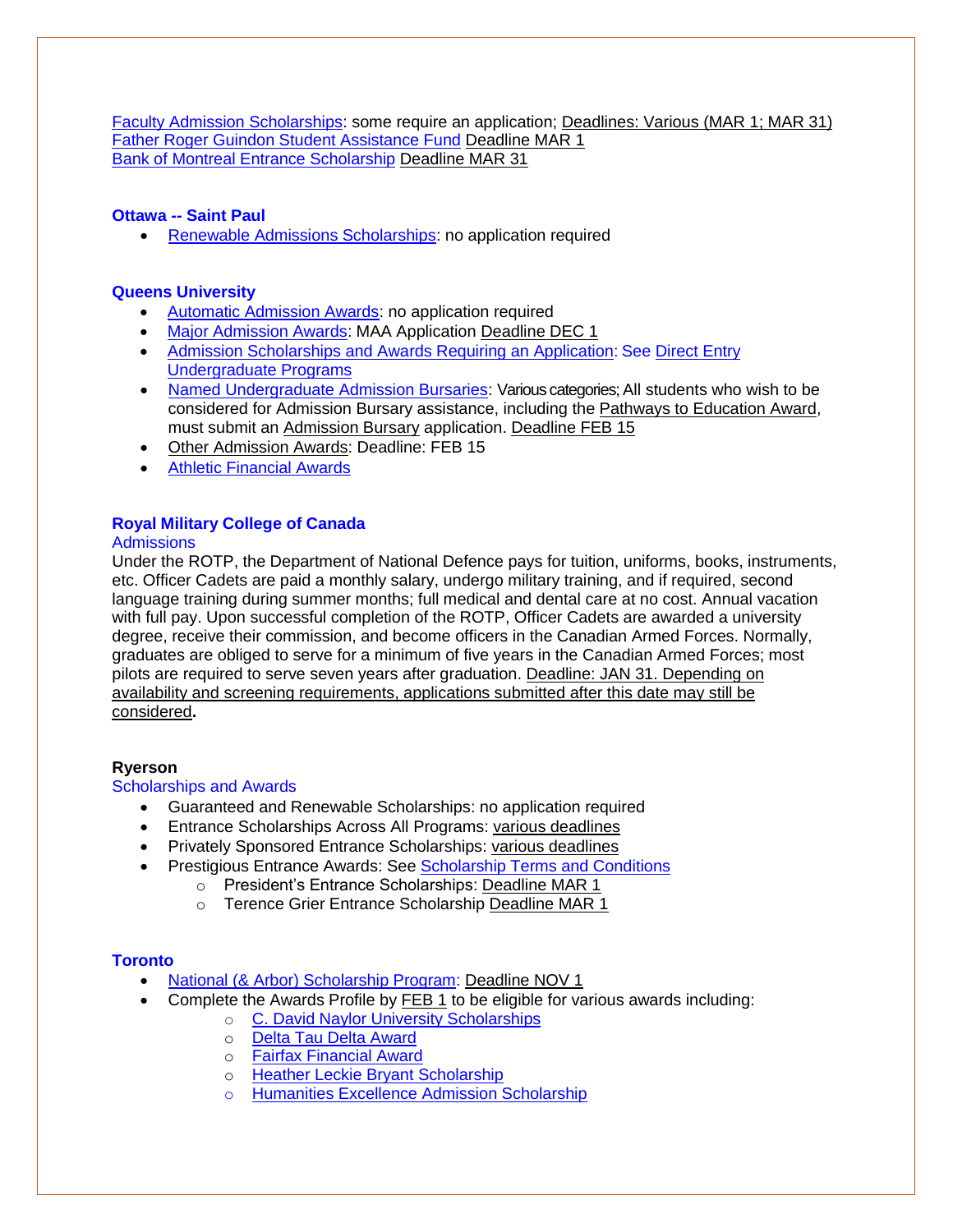- o [John McCrae Scholarship](http://www.future.utoronto.ca/content/john-mccrae-scholarship)
- o [Lo Family Scholarship](http://www.future.utoronto.ca/content/lo-family-scholarship)
- o [Project Hero Scholarship](http://www.future.utoronto.ca/content/project-hero-scholarship)
- o [Roberts Scholarship](http://www.future.utoronto.ca/content/roberts-scholarship)
- o [Taylor Scholarship](http://www.future.utoronto.ca/content/taylor-scholarship)
- o [Walker Wood Foundation Scholarship in Science](http://www.future.utoronto.ca/content/walker-wood-foundation-scholarship-science)
- [Lester B. Pearson International Scholarship](http://www.future.utoronto.ca/content/lester-b-pearson-international-scholarship-program) Program: School nomination deadline NOV 30; Student scholarship application deadline JAN 15
- [Admission Scholarships:](http://www.future.utoronto.ca/finances/scholarships) automatically considered for some; others require a separate application, and/or [U of T Awards Profile.](https://join.utoronto.ca/) Use the [U of T Scholarship Sorter](http://future.utoronto.ca/finances/scholarships#scholarship_sorter) to research available scholarships. By completing your profile, you automatically apply to many of the available awards and will be notified of the ones you are eligible to receive.
- [Campus, Faculty, and College Scholarships:](http://future.utoronto.ca/finances/scholarships#campus-scholarships) automatically considered for most of these scholarships. Others will require an application. Please refer to the individual college or faculty website listed for further information. \*Set up an Awards Profile to receive notification of scholarships you may be eligible for (see link below "Admission Scholarships")
- [Faculty of Applied Science & Engineering](https://discover.engineering.utoronto.ca/money/scholarships/) Admission Scholarships: All high school applicants to U of T Engineering are automatically considered for Faculty-specific admission scholarships when they apply. Engineering applicants may also be considered for universitywide scholarships, for which a separate application is required. As well, be sure to complete the Online Awards Profile by FEB 1. Note the following:
	- o Faculty of Applied Science & Engineering Admission Awards -- Students must submit the [UTAPS Online Estimator](http://www.future.utoronto.ca/finances/financial-aid/university-toronto-advance-planning-students-utaps) no later than FEB 1.
	- o U of T Engineering Entrance Scholarship for Indigenous Students: Contact [Indigenous@ecf.utoronto.ca](mailto:Indigenous@ecf.utoronto.ca) by FEB 1.
	- o Hatch Engineering Aboriginal Scholarship: Email [awards@ecf.utoronto.ca](mailto:awards@ecf.utoronto.ca) by FEB 1 to indicate your interest and provide a brief explanation of how you meet the criteria for this award.
	- [Scholarships for Indigenous Students](https://www.studentlife.utoronto.ca/fnh/financial-assistance#node-2168) including [Bennett Scholars](http://www.future.utoronto.ca/content/bennett-scholars) and the Florence [Evelyn and William Leonard Prideaux Award](http://www.future.utoronto.ca/content/florence-evelyn-and-william-leonard-prideaux-award)
	- [University of Toronto Financial Aid \(UTAPS\)](http://www.future.utoronto.ca/finances/financial-aid) (Financial Need): Complete the Financial Aid / UTAPS estimator (scroll down page) by FEB 28.

# **Toronto – [Mississauga](https://www.utm.utoronto.ca/future-students/)**

- [Automatic Entrance Scholarships: no application required](https://www.utm.utoronto.ca/future-students/finances/automatic-entrance-scholarships)
	- o UTM Guaranteed Entrance Scholarships
	- o UTM Automatic Scholarships
	- o U of T Automatic Scholarships
- [Scholarships Requiring Application:](https://www.utm.utoronto.ca/future-students/finances/scholarships-requiring-application) Use the [U of T Scholarship Sorter](http://future.utoronto.ca/finances/scholarships#scholarship_sorter) to research available scholarships. By completing your [U of T Awards Profile,](https://join.utoronto.ca/) you automatically apply to many of the available awards and will be notified of the ones you are eligible to receive.
- [U of T Mississauga Scholarships](https://www.utm.utoronto.ca/future-students/finances/scholarships-requiring-application)
	- o Mississauga Board of Trade Entrance Award in Commerce and Management: Deadline JUN 28
	- o Student Leader Entrance Scholarship: Deadline JUN 28
	- o UTM Residence Community Entrance Scholarships: Deadline JUN 28
- [University of Toronto Financial Aid \(UTAPS\)](http://www.future.utoronto.ca/finances/financial-aid) (Financial Need): Complete the Financial Aid / UTAPS estimator (scroll down page).
- [Needs Based Grants & Bursaries](https://www.utm.utoronto.ca/registrar/financial-aid-awards/grants-bursaries)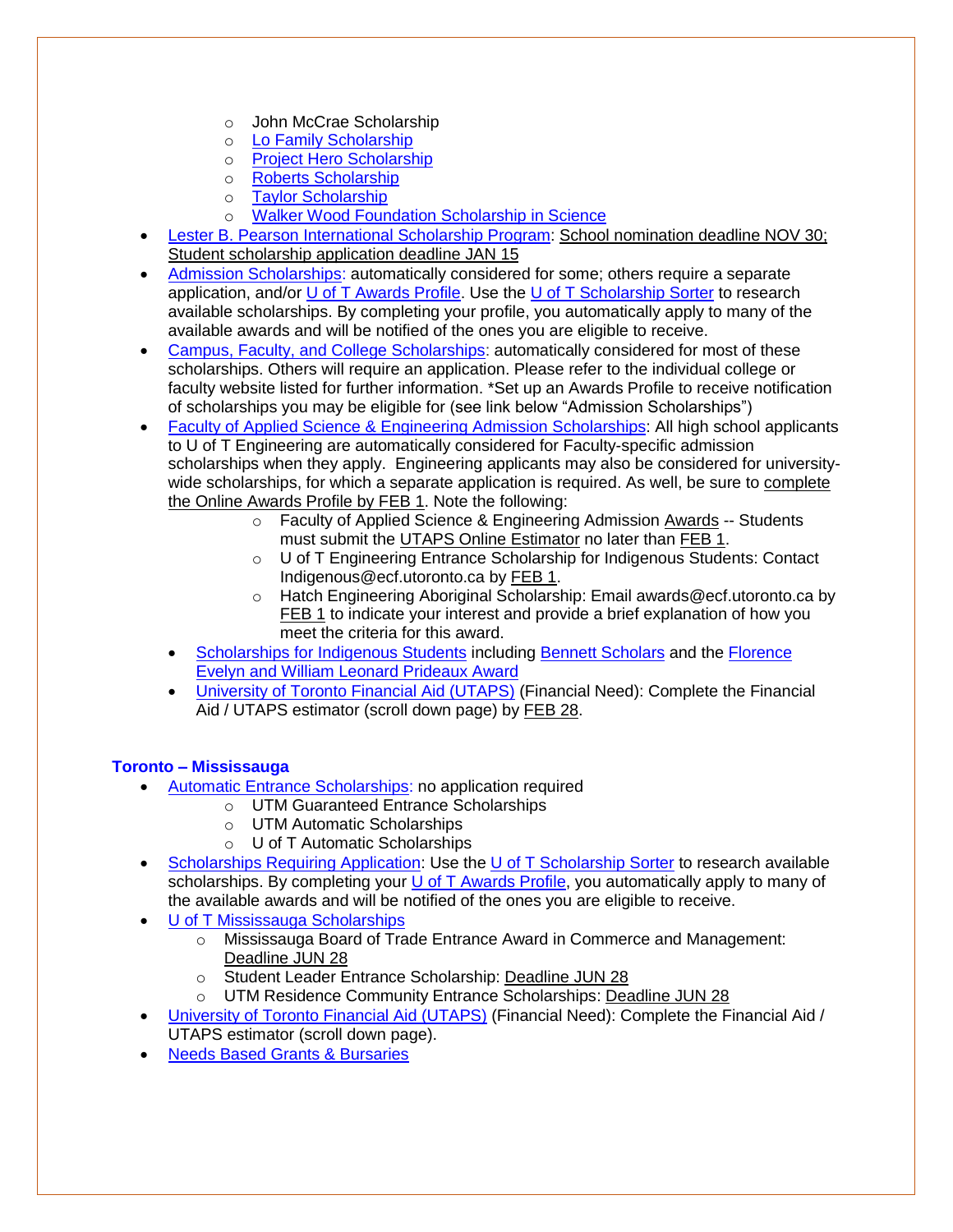# **Toronto -- [Scarborough](https://www.utsc.utoronto.ca/admissions/)**

**[Finances](https://www.utsc.utoronto.ca/admissions/finances)** 

- **[Scholarships](https://www.utsc.utoronto.ca/admissions/scholarships)** 
	- [Automatic Entrance Scholarships:](https://www.utsc.utoronto.ca/admissions/automatic-entrance-scholarships) no application required
		- o U of T Scarborough Entrance Scholarships 2019–2020
		- o Other Automatic University of Toronto Scholarships 2019–2020
		- o Information about additional U of T Scholarships can be found [here.](http://www.future.utoronto.ca/finances/scholarships)
	- [U of T Scholarship Sorter](https://www.utsc.utoronto.ca/admissions/u-t-scholarship-sorter)
	- More [entrance scholarship information](https://www.utsc.utoronto.ca/admissions/scholarship-eligibility-and-conditions)

# **[Trent](https://www.trentu.ca/futurestudents/undergraduate)**

[Scholarships, Awards & Bursaries](https://www.trentu.ca/studentfinances/scholarships-awards-bursaries)

- o [Entrance Scholarships](https://www.trentu.ca/studentfinances/scholarships-awards-bursaries/entrance-scholarships) no application required
- o [Prestigious Scholarships:](https://www.trentu.ca/futurestudents/undergraduate/tuition-awards/awards/prestigious-scholarships) Deadline APR 1
- o [Entrance Bursaries](https://www.trentu.ca/studentfinances/scholarships-awards-bursaries/entrance-bursaries) Deadline JUN 30

# **[UOIT](https://uoit.ca/future-students/index.php)**

[Scholarships and Bursaries](https://safa.uoit.ca/scholarships-and-bursaries/index.php)

- [Scholarships](https://safa.uoit.ca/scholarships-and-bursaries/scholarships/index.php)
	- o Awards of Recognition; Automatically awarded
	- o Major Entrance Scholarships: application required; Deadline MAR 2
	- o First Robotics Canada (engineering students): application required; Deadline MAR 14

# **[Waterloo](https://uwaterloo.ca/)**

[Entrance Scholarships](https://uwaterloo.ca/future-students/financing/scholarships)

- Entrance Scholarships; including President's Scholarships: no application required.
- International Student Entrance Scholarships: minimum 90% admission average; Requirements: [Admission information Form;](https://uwaterloo.ca/future-students/admissions/admission-information-form) Results of Euclid Mathematics Contest and/or Canadian Senior Mathematics Contest (Mathematics and Computer Science applicants only); Results of Accounting and Financial Management Admissions Assignment (Accounting and Financial Management applicants only)
- Faculty Scholarships: Forms, assessments, or applications may be required. Deadlines vary.
- For other entrance awards, search Entrance [Awards Database](https://uwaterloo.ca/undergraduate-entrance-awards/awards/database)

[Entrance Bursaries](https://uwaterloo.ca/future-students/financing/bursaries)

• [Entrance Bursary:](https://uwaterloo.ca/student-awards-financial-aid/waterloo-bursaries/entrance-bursary) parents combined income is less than \$80,000; application required; Deadline APR 15; must apply for OSAP before JUN 15.

# **Waterloo - [Conrad Grebel](https://uwaterloo.ca/grebel/future-students)**

[Financial Aid and Awards](https://uwaterloo.ca/grebel/financial-aid-and-awards)

- [First-year awards:](https://uwaterloo.ca/grebel/financial-aid-and-awards/entrance-awards-first-year-residents-and-campus-residents) Deadline JUN 7
- [Academic Student Awards:](https://uwaterloo.ca/grebel/financial-aid-and-awards/academic-student-awards) see various criteria and deadlines
- [Need-based bursaries](https://uwaterloo.ca/grebel/financial-aid-and-awards/need-based-bursaries)

# **[Waterloo –](https://uwaterloo.ca/renison/future-students) Renison**

[Scholarships and Financial aid](https://uwaterloo.ca/renison/future-students/financing)

- Entrance scholarships: automatic
- Full listing of [Awards, Scholarships, and Bursaries](https://uwaterloo.ca/renison/current-students/tuition-financial-aid/full-listing-awards-scholarships-bursaries)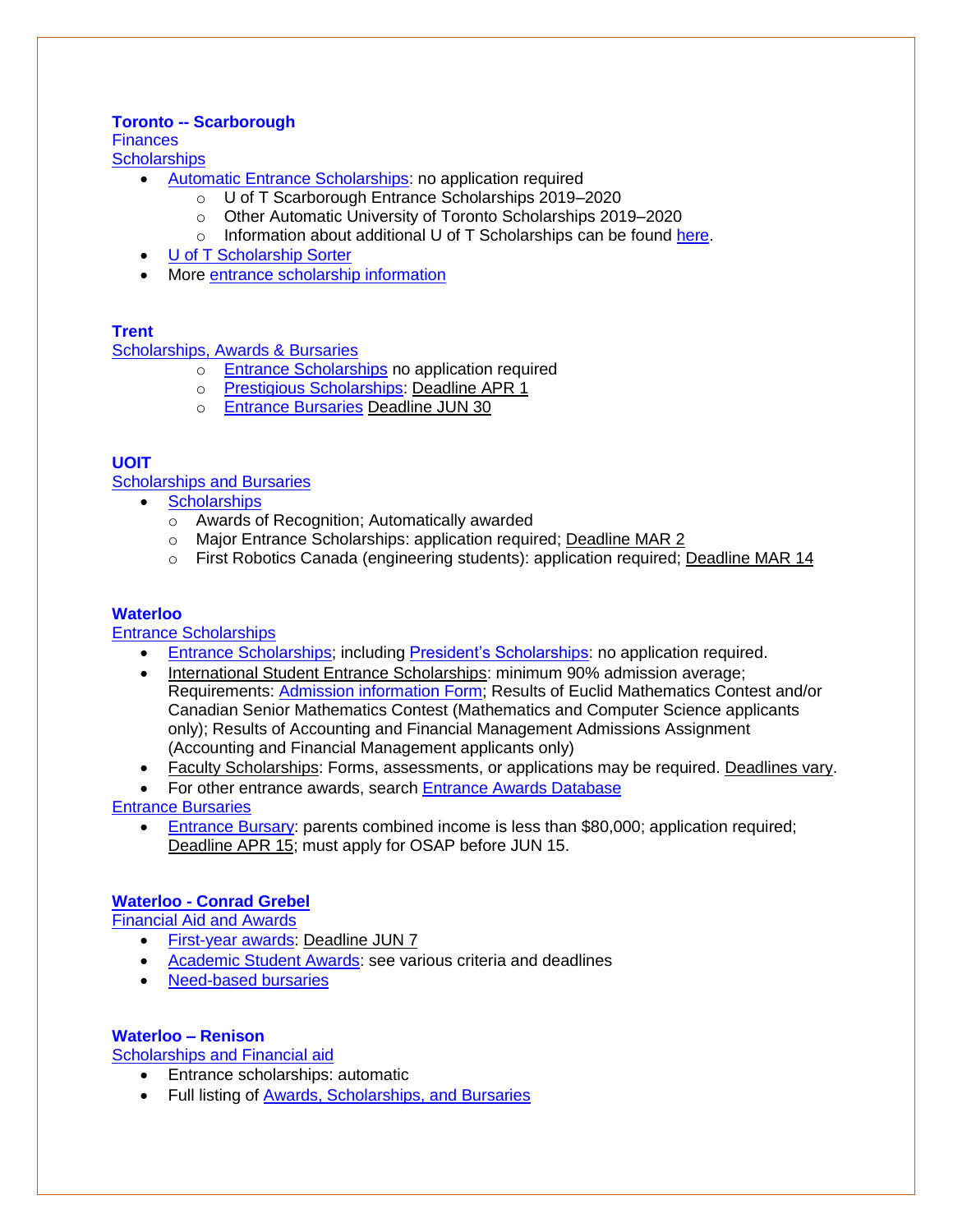# **Waterloo – [St. Jerome's](https://www.sju.ca/futurestudents)**

- [SJU Entrance Scholarships:](https://www.sju.ca/feesfinancing) most are automatic, but there are exceptions
- [Waterloo Entrance Bursaries:](https://uwaterloo.ca/future-students/financing/bursaries) Deadline APR 15

# **[Western University](http://welcome.uwo.ca/)**

[Student Finances](http://www.registrar.uwo.ca/student_finances/index.html) [Scholarships & Awards](http://www.registrar.uwo.ca/student_finances/scholarships_awards/index.html)

- [Western's Admission Scholarships:](http://www.registrar.uwo.ca/student_finances/scholarships_awards/admission_scholarship_program.html) Automatically awarded
- [Other Entrance Scholarships & Awards for Domestic Students:](http://www.registrar.uwo.ca/student_finances/scholarships_awards/admission_scholarship_program.html) Automatically awarded upon admission to Western. No application is required.
- [National Scholarships](http://www.registrar.uwo.ca/student_finances/scholarships_awards/national_scholarship_program.html) SCHOOL NOMINATION REQUIRED. APPLICATION plus ESSAY REQUIRED. Deadline FEB 14
- [Project Hero](http://www.registrar.uwo.ca/student_finances/scholarships_awards/index.html) (support to the sons and daughters of Canadian military killed while serving in an active mission): Deadline MAY 30

[Admission Bursary Application:](http://www.registrar.uwo.ca/student_finances/bursaries.html) available late Jan or early FEB

# **[Western –](http://brescia.uwo.ca/admissions/) Brescia**

- [Admission scholarships:](http://brescia.uwo.ca/tuition/scholarships/admission-scholarships/) no application required
- For other awards, see ["Additional Scholarships & Awards"](http://brescia.uwo.ca/tuition/scholarships/admission-scholarships/) Tab:
	- o [BresciaLEAD Excellence Award:](http://brescia.uwo.ca/tuition/scholarships/admission-scholarships/) MAY 1
	- o [Brescia National Society of High School Scholars \(NSHSS\) Award:](http://brescia.uwo.ca/tuition/scholarships/admission-scholarships/) MAY 1
	- o [Wolfe Family General Entrance Scholarship:](http://brescia.uwo.ca/tuition/scholarships/admission-scholarships/) MAY 1
	- o Brescia SHSM Entrance Award
	- o \*Also see [Sibling Book Award](http://brescia.uwo.ca/tuition/scholarships/admission-scholarships/)
- **[Entrance bursaries:](http://brescia.uwo.ca/tuition/financial-aid/bursaries/) Deadline JUL 30**

# **[Western --](https://huronuc.ca/) Huron**

**[Scholarships](https://huronuc.ca/scholarships-bursaries-grants)** 

- Automatic Entrance Scholarships: no application required
- International Presidential Scholarships: submit a supplemental application form; deadline FEB 15
- Huron's Hellmuth Scholarships: Deadline FEB 15
- Frank Holmes Academic Athlete Scholarships: Deadline TBD (JUN 4 in 2018)
- SHSM Scholarships: must notify Admissions that you are in SHSM
- International Entrance Scholarships: optional to submit a supplemental application form to demonstrate leadership, community involvement, and financial need, to be considered as part of the scholarship assessment process.
- Commonwealth Scholarships: automatic

# **[Western –](https://www.kings.uwo.ca/future-students/) Kings**

[Various Entrance Scholarships, Bursaries, and Awards:](https://www.kings.uwo.ca/future-students/money-matters/funding/entrance-scholarships/) Various deadlines

# **[Wilfrid Laurier](https://www.wlu.ca/future-students/index.html)**

[Entrance Scholarships and Bursaries](https://www.wlu.ca/admissions-toolkits/undergraduate/step-2-youve-applied-now-what/entrance-scholarships-and-bursaries.html)

- First-Year Entrance Scholarships: no application required
- Entrance Bursaries: Deadline APR 9